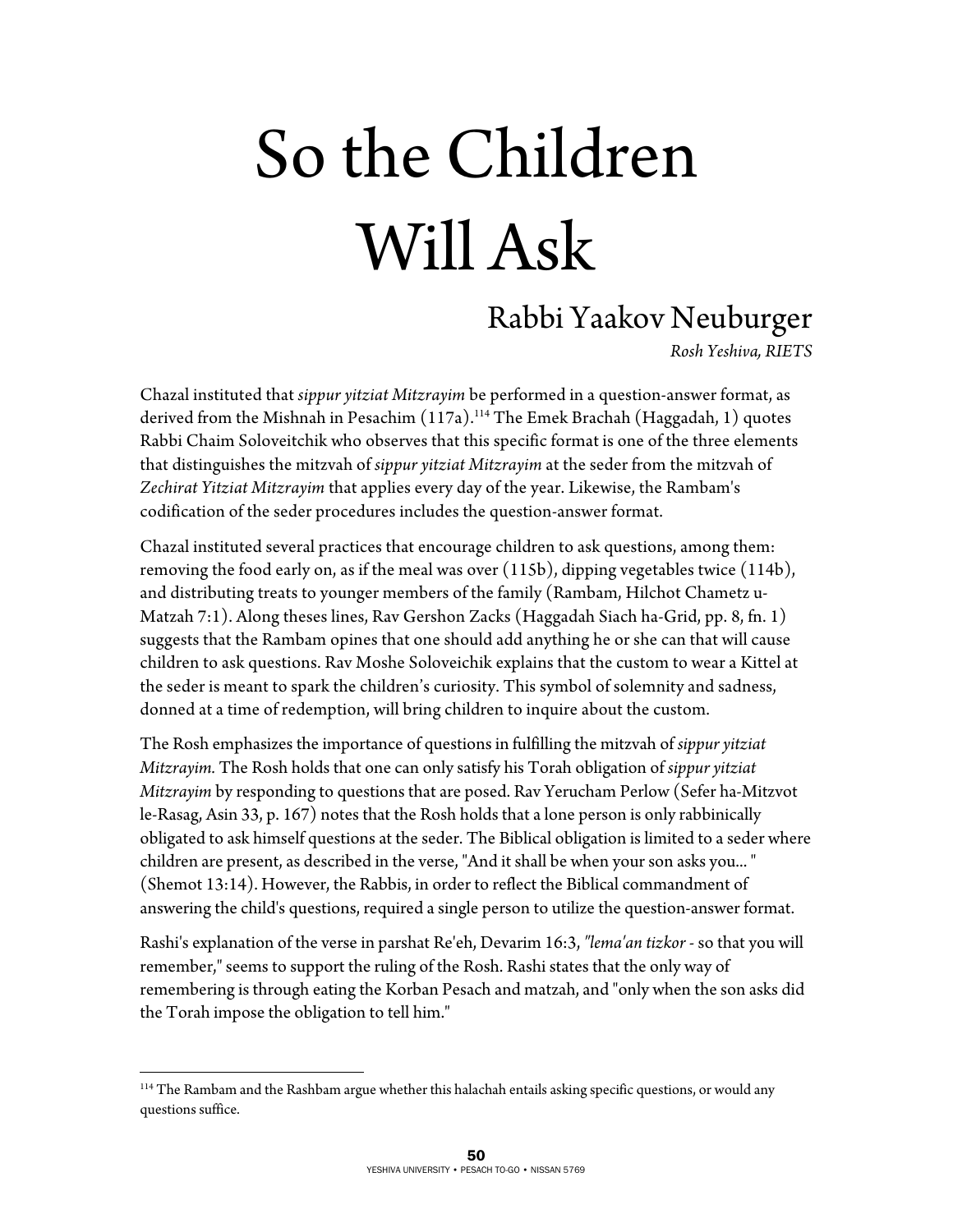The rabbis prescribed actions that would beg the questions of the children, in order to ensure the fulfillment of the Torah obligation. If children were not motivated to ask, they might remain silent, depriving the adults of the mitzvah to answer them. This type of institution exists regarding other mitzvot. Chazal require one to purchase a four-cornered garment in order to create a Torah obligation to attach tzitzit to it. This stems from the Gemara in Menachot (41a) that tells us that in a "moment of anger" Hashem will punish one who does not obligate himself to wear tzitzit.

In light of the Rosh's opinion, one can understand the words of Tosfot in Pesachim (114b, s.v. Zot Omeret): If one has only enough greens for either karpas or maror, he should use it for karpas, which arouses children's curiosity, even though he will sacrifice proper observance of the mitzvah of maror. The Rashbam (ad loc.) finds this problematic. Why should one forfeit the mitzvah of maror simply for the purpose of arousing the curiosity of the children? The answer, based on the Rosh, is that karpas invites the questions of the children, allowing for the fulfillment of the Torah commandment of *sippur yitziat Mitzrayim.* Perhaps this opportunity, which arises first, supercedes the mitzvah of maror, which today is a rabbinical requirement.

In contrast to the Rosh, the Rambam (Hilchot Chametz u-Matzah 7:2) obligates one in the mitzvah of *sippur yitziat Mitzrayim* even in the absence of any questions.

- **Q** If so, why was it necessary for Chazal to institute elements of the seder that are intended to invite questions?
- **Q** Furthermore, it is clear from the Rambam's codification (ibid.) that even if no questions are spontaneously asked, one should still perform the mitzvah through the question and answer form. Why is this required?
- **Q** The Rambam (ibid. 8:2) requires that the leader of the seder, rather than the children, ask the questions. The purpose of this is to focus the attention of the participants on the observances of the night. If so, the goal of the questions is actually the questions themselves, not the answers. Why is this focus so important?
- **Q** Moreover, over the years, many practices have become so familiar that their observance does not arouse any questions at all. Indeed, the Rambam states that one may introduce new practices that invite inquiry. Why, then, do we still practice those customs that no longer arouse the curiosity of the participants?
- **Q** The Shibbolei ha-Leket (218) explains that we read *"Baruch ha-Makom baruch Hu"* before the section of the Four Sons as a *Birkat ha-Torah* to precede the *sippur yitziat Mitzrayim.*  Rabbenu Yeshaya is quoted as expressing a similar opinion. Why is there a need for a special *Birkat ha-Torah* before learning on this night more than any other night of the year?

## Sippur Yitziat Mitzrayim through Talmud Torah

To answer these questions, we must begin with a fundamental principle that is alluded to by the Rishonim and illuminated by Rabbi Joseph B. Soloveitchik (Shiurim le-Zeicher Abba Mari z"l vol. 2, pp. 156). The Rav explains that we are required to tell the details of the Exodus via the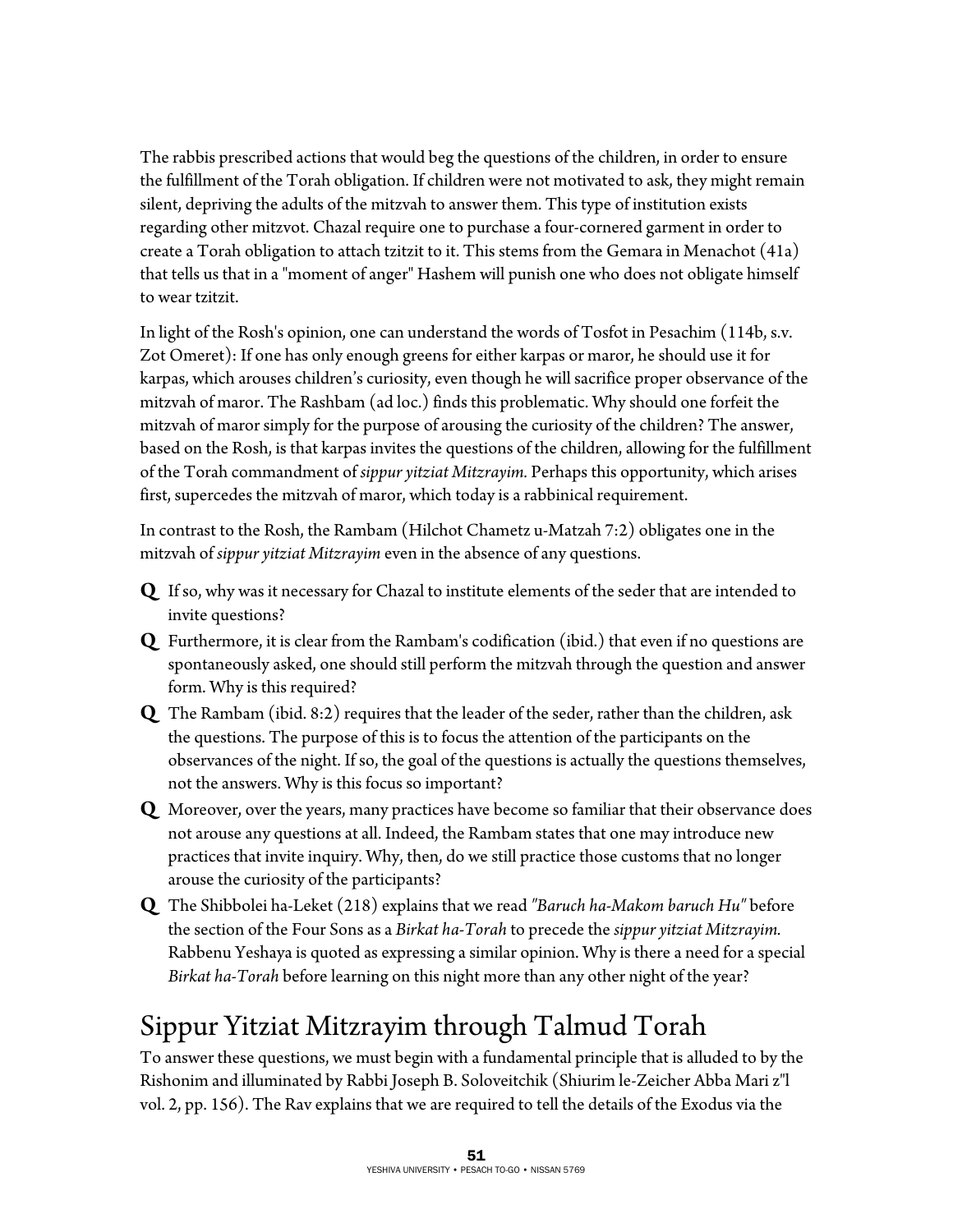medium of *talmud Torah.* The proof is the fact that the Haggadah revolves around the exposition of the portion from the Torah of *Arami Oved Avi,* recited by one who brings *bikkurim*  - first fruits - to Jerusalem. Rabbi Yaakov of Lisa (Haggadah Maaseh Nisim, Introduction) and Rabbi Chaim Soloveichik (quoted in Emek Bracha) note that *sippur yitziat Mitzrayim* requires *ha'arachat devarim* - extensive elaboration. The way of one who wishes to express appreciation is to do so at length (see Rashi, Bamidbar 33:1). One would therefore expect the Haggadah's focus to be on the lengthy, organized verses of Shemot or the *aggadot* and *midrashim* that directly address leaving Egypt. Yet instead, the Haggadah focuses on disorganized *drashot* from the selection of *Arami Oved Avi.* Why is this so?

Chazal wanted us to engage in *sippur yitziat Mitzrayim* through a *Ma'aseh Limud,* learning a portion of the Torah with the thirteen methods of Torah exposition. The pesukim in Shemot are too explicit, and would not allow for the same richness of limud Torah. Therefore, the Torah chose more cryptic verses, to facilitate the limud experience of the seder.<sup>115</sup>

This idea, that we tell the story of the Exodus through the mitzvah of *Talmud Torah,* emerges from the Mishnah in Pesachim (116a) and the Rambam (ibid. 7:2). Both express that the story must be told in a way that befits the intelligence of the children involved. This element is characteristic to the mitzvah of *Talmud Torah* itself, as explained by the Rambam in Hilchot Talmud Torah (1:6). The Rambam also states (ibid. 4) that the more intelligent and wise one is, the greater is his fulfillment of the mitzvah of *talmud Torah.* The Rambam also indicates that each person should elaborate on *yitziat Mitzrayim* to the best of his or her ability, and that the more one elaborates, the more he or she deserves praise. Clearly, it is not the terse specific text that is most important, but the learning and understanding of the subject.<sup>116</sup>

Perhaps the author of the Haggadah intended for all the participants at the seder to fulfill the mitzvah of *talmud Torah* in a complete fashion. The seder, therefore, includes portions from all sections of the Torah (see Brachot 11a): *mikra, midrash,* Mishnah and Gemara. According to Rashi, included in the category of Gemara are the answers of the Mishnayot that provide halachic rulings; for example, the Mishnah of *"yachol mei-rosh chodesh."* According to the Rambam (Hilchot Talmud Torah 1:12), *gemara* is defined as creative learning. This too can be fulfilled at the seder. Rabbi Soloveitchik explains that the words, *"afilu kulanu chachamim... chayavim anu le-saper beyitziat Mitzrayim,"* serve as an imperative. One is required to tell over the story in great depth. The Haggadah emphasizes the obligation of even *Chachamim* and *Nevonim,* people who are very knowledgeable in Torah. One is not merely required to *tell* the story of the Exodus from Egypt, *lesaper* et *yitziat mitzraim,* but to *be involved in telling* the story, *le-saper* be*-yetziat mitzraim.* 

Rabbi Soloveitchik cited another proof to the idea of the seder revolving around the mitzvah of *talmud Torah.* The Haggadah includes the Mishnah of Rabbi Elazar ben Azaryah and the sources

 $\overline{a}$ 

<sup>&</sup>lt;sup>115</sup> Alternately, both Kriat Bikkurim and Sippur Yetziat Mitzrayim share the theme of showing gratitude to Hashem for taking us out of Egypt. For this reason, Chazal chose these verses as the focus of the seder night, rather than a selection from Shemot. Rabbi Soloveitchik demonstrates how Rambam's description (in Sefer ha-Mitzvot mitzvah 132) of *Kriat Bikkurim* and *Sippur Yitziat Mitzrayim* (mitzvah 157) parallel each other.

<sup>116</sup> The source of the Rambam's opinion may be found in Torat Kohanim (Bechukotai 1:2-3, Rash MiShantz), as cited by Rabbi Michael Katz (Beit Yitzchak 1987).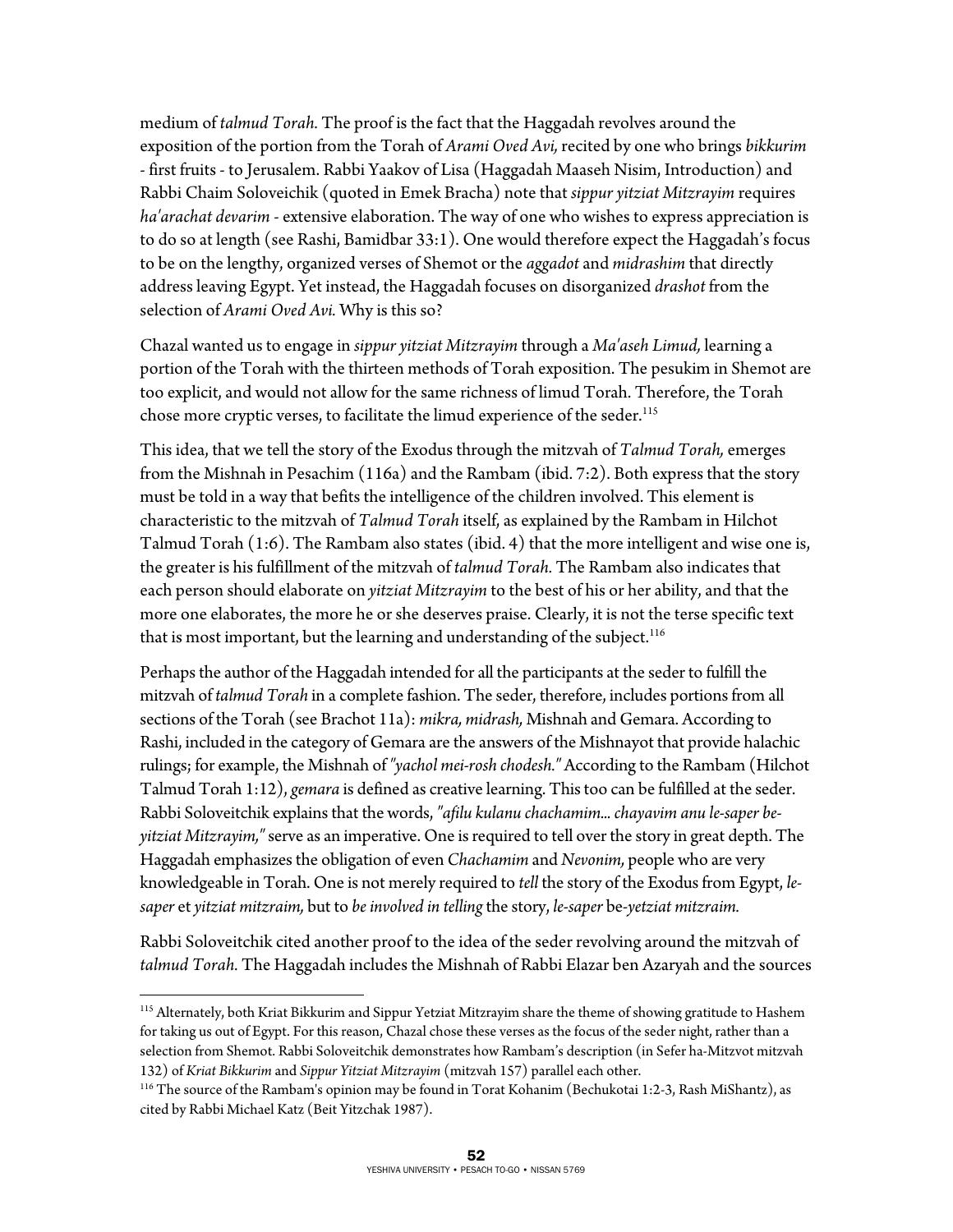of *Zechirat Yitziat Mitzrayim.* Rabbi Soloveitchik suggested that the Rambam's version of the Mishnah had Rabbi Elazar and the Chachamim actually debating the derivation of the mitzvah around the seder table. Yet the derivation of the mitzvah has nothing to do with the story itself; why, then, is it present? Clearly, the mitzvah is broader than mere story-telling; the mitzvah is to learn the sugya of yetziat Mitzrayim.

Further proof is found in the answer given to the Chacham, i.e. all the laws of Pesach, as well as the Tosefta that states that one should delve into the laws of Korban Pesach until the rooster crows. The laws of the Korban Pesach do not belong to the narrative portion of the exodus story. Yet their study is desirable, because *sippur yitziat Mitzrayim* is not merely a story; it is a sugya.

Rabbi Soloveitchik (Haggadah Siach haGrid pp. 39) also points out that the word *"Sippur"* can be understood in two different ways: retelling, as well as learning. Ibn Ezra (Tehillim 119:13) notes that the verb sippur is used to describe teaching Torah.

**Q** Why does the Haggadah formulates our gratitude to Hashem for freeing us from slavery in the form of *talmud Torah?* 

Perhaps the purpose of this is to highlight that receiving the Torah was the ultimate purpose of the redemption. However, a deeper meaning may be seen in light of the Ramban's discussion of the selection and salvation of the Jewish people. The Ramban in his introduction to Shemot writes that the redemption is the process through which the Jewish people return to the level of the patriarchs and serve as the "Chariot of Hashem" in this world. In this way, the Exodus was not merely a transition from *Hester Panim* to *Gilui Panim* - God finally clearly revealing His Providence in the world. Rather, it was also the process through which the Jews themselves became the embodiments of Hashem's Presence and accepted responsibility for its further revelation in the world. The book of Shemot, the *Sefer ha-Geulah* - Book of redemption, begins with a nation that does not yet realize God's providence, and ends with Moshe's teaching Torah to the Jews and the Jewish people's travels through the desert - events that proclaimed Hashem's providence in the world. Through learning Torah, we perpetuate the exodus' legacy; we make ourselves "Chariots of Hashem" in this world. Specifically, the learning of great scholars, Talmidei Chachamim who have mastered the entire Torah, helps us accomplish this goal. The deeper one delves into this learning, the more Hashem's presence becomes known. The greater the understanding one achieves, the more Hashem's holiness is valued in this world. Through this, one becomes a partner in the process of the redemption; one exhibits an appreciation of its benefits and goals, and, as a result, is grateful for it in a most profound way.

## Teaching Others

The Gemara (Bava Batra 21a) describes the development of yeshivot in Jewish communities. Originally, fathers would teach their sons individually, but since some boys had no father to teach them Torah, a system of Jewish education began with yeshivot in Yerushalayim. However, attendance was limited to older boys of the age of sixteen or seventeen. Yehoshua ben Gamla is credited with enabling the continuance of the Torah by expanding the yeshiva system to a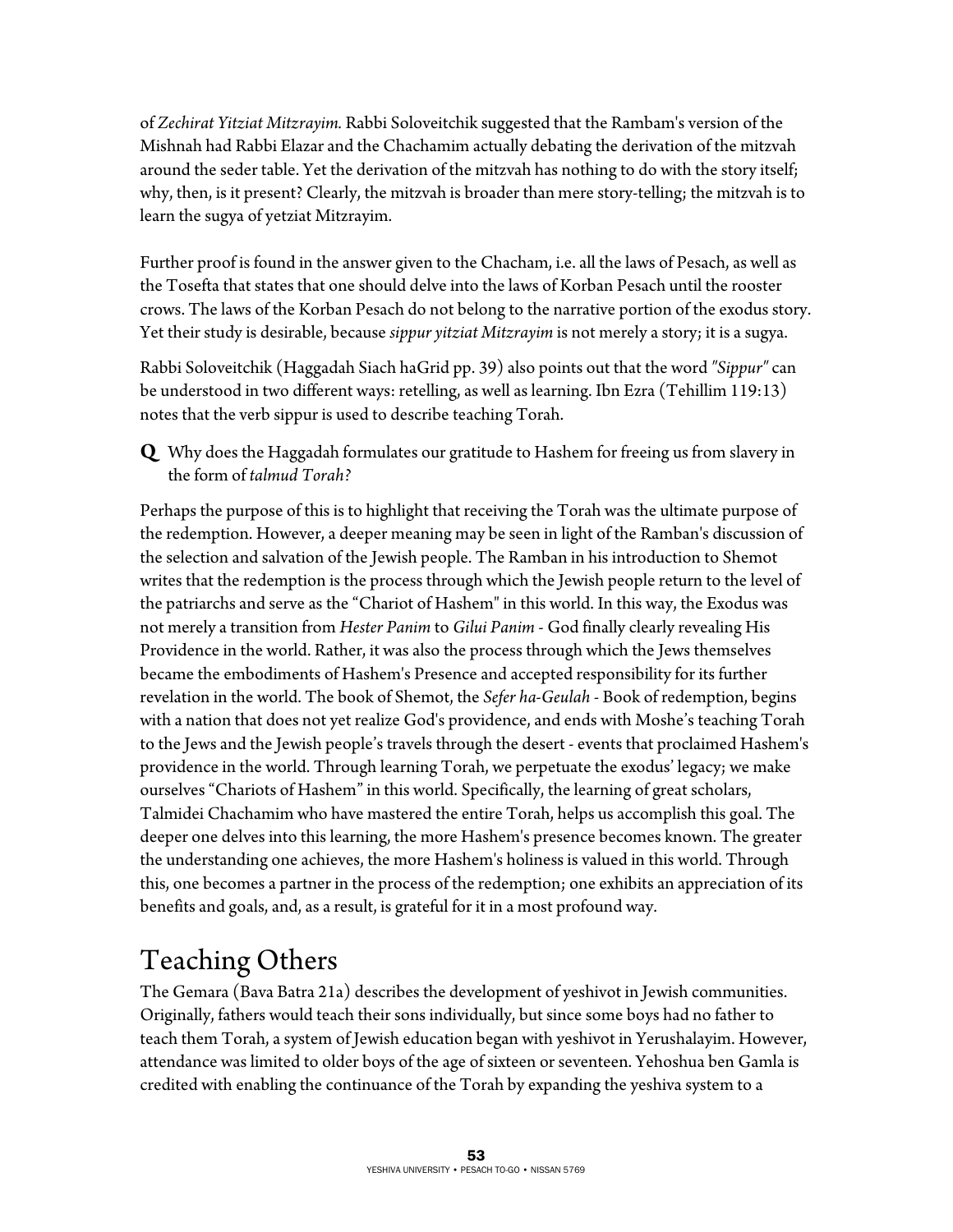national scale and including boys from the age of six or seven. Tosfot (ibid. s.v. Ki me-Tzion) explains that the yeshivot were originally founded in Yerushalayim, because the students there would see the great sanctity of the city and the Kohanim performing the service in the Beit haMikdash. This environment would inspire them towards a greater fear of Heaven and a greater love of Torah study. Yet how was this supposed to aid the educational situation of orphans in other Jewish cities?

The Gemara explains that the impetus for providing education to the orphans stemmed from the verse *"Ve-limaditem otam* - and you shall teach them [i.e. words of Torah, to your sons]," which can be expounded upon to mean "and you shall teach them [i.e. all Jewish children who need education]." Rabbi Elchonon Wasserman asks why this explanation is necessary, if Chazal have already taught that the verse *Ve-shinantam le-vincha* - *Eilu ha-talmidim* indicates the obligation to teach Torah to students (see Rambam, Hilchot Talmud Torah 1:2; Sefer ha-Mitzvot 11).

The Birkat Avraham writes that the mitzvah to teach one who is not his son only applies if that student comes forward of his own volition. One is not required to search out others to teach, with the exception of his son (see Kiddushin 29a). He cites the words of the Vilna Gaon (Yoreh Deah 245:5) as proof. The Vilna Gaon explains that the requirement of a Talmid Chacham to teach students stems from the mitzvah of tzedakah - charity. Therefore, explains the Birkat Avraham, just as one need not give money to a poor person when that individual is not interested in the gift, one need not teach a student who does not wish to learn. It is not the responsibility of the rebbe to pursue the student.

However, this understanding is problematic according to the opinion of the Rambam. The Rambam (Hilchot Talmud Torah 1:2,3) lists the differences between the requirement to teach one's son and the requirement to teach others. He mentions only that one's son takes precedence over other children, and that only for the education of his own child is one required to spend money. The Rambam does not list that one must seek out and teach his son, but that one need not seek out others' children.

The Rambam explains the mitzvah of teaching Torah as, (mitzvah 11) *'Ve-shinantam le-vincha' eilu ha-talmidim she-ha-talmidim keruyim banim* - 'You shall teach it to your son:' this is a reference to the students, since the students are called children [of the teacher]." By quoting this exposition of the Sifrei, the Rambam implies that one is obligated to teach Torah to his students. Formulating the obligation as teaching those who are already one's students appears to be consistent with the opinion of the Vilna Gaon quoted above. Although the mitzvah begins as tzedakah, once the teacher gains students, he becomes obligated to teach them, for they are treated by the Torah as his sons.

Perhaps for this reason, Chazal learn the obligation to teach the children of others from the verse *"Veshinantam,"* from the word *Shinun,* which implies repetition or teaching for a second time. Only after he has taught them once and made them his students is he obligated to teach them a second time.